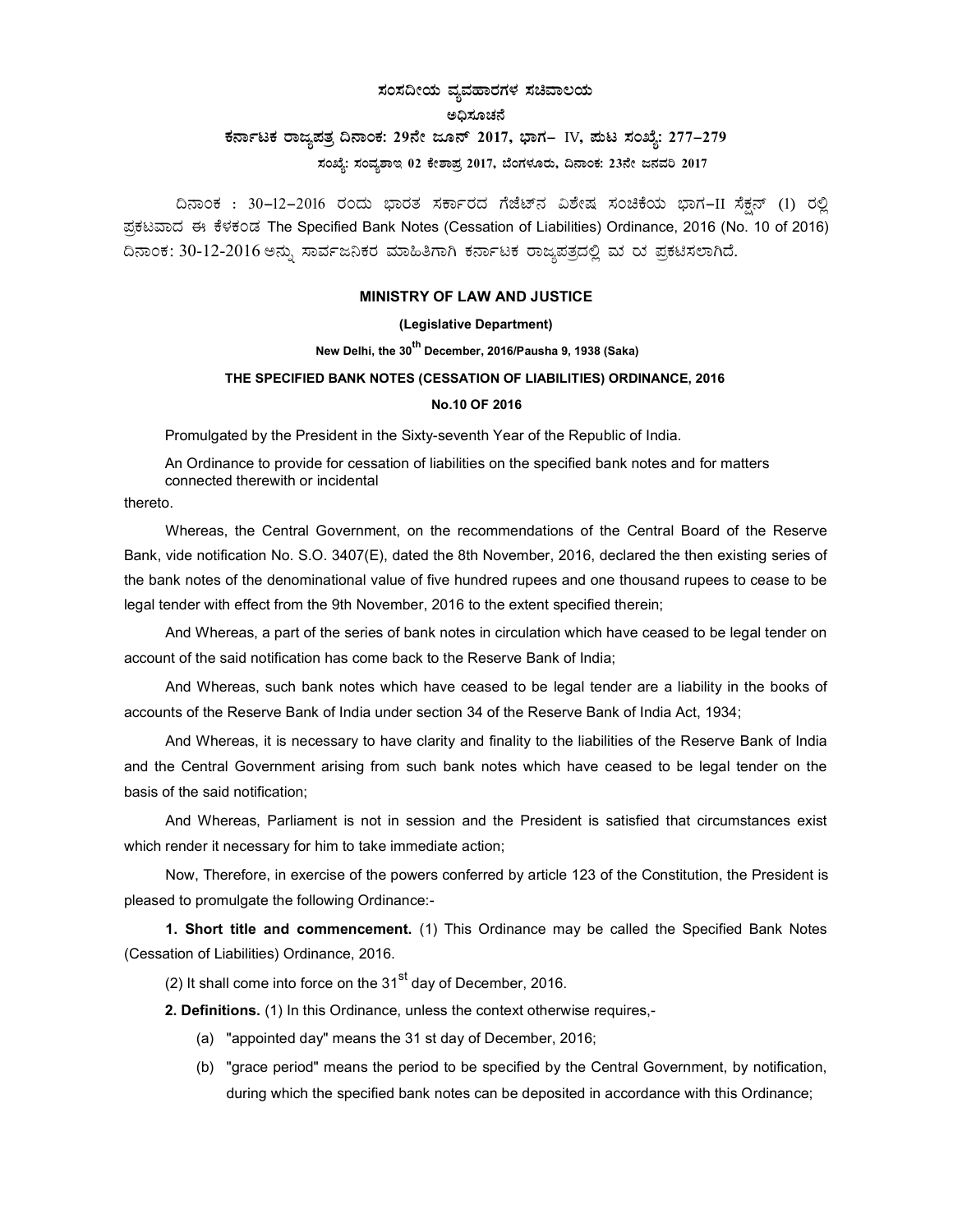- (c) "notification" means a notification published in the Official Gazette;
- (d) "Reserve Bank" means the Reserve Bank of India constituted by the Central Government under section 3 of the Reserve Bank of India Act, 1934; (2 of 1934)
- (e) "specified bank note" means a bank note of the denominational value of five hundred rupees or one thousand rupees of the series existing on or before the 8th day of November, 2016.

(2) The words and expressions used and not defined in this Ordinance but defined in the Reserve Bank of India Act, 1934 (2 of 1934) or the Banking Regulation Act, 1949 (10 of 1949) shall have the meanings respectively assigned to them in those Acts.

3. Specified bank notes to cease to be liability of Reserve Bank or Central Government. On and from the appointed day, notwithstanding anything contained in the Reserve Bank of India Act, 1934 (2 of 1934) or any other law for the time being in force, the specified bank notes which have ceased to be legal tender, in view of the notification of the Government of India in the Ministry of Finance, number S.O.3407(E), dated the 8th November, 2016, issued under sub-section (2) of section 26 of the Reserve Bank of India Act, 1934, shall cease to be liabilities of the Reserve Bank under section 34 and shall cease to have the guarantee of the Central Government under sub-section (I) of section 26 of the said Act.

4. Exchange of specified bank notes. (1) Notwithstanding anything contained in section 3, the following persons holding specified bank notes on or before the  $8^{th}$  day November, 2016 shall be entitled to tender within the grace period with such declarations or statements, at such offices of the Reserve Bank or in such other manner as may be specified by it namely:-

- (i) a citizen of India who makes a declaration that he was outside India between the 9th November, 2016 to 30th December, 2016 subject to such conditions as may be specified, by notification, by the Central Government; or
- (ii) such class of persons and for such reasons as may be specified, by notification, by the Central Government.

(2) The Reserve Bank may, if satisfied, after making such verifications as it may consider necessary that the reasons for failure to deposit the notes within the period specified in the notification referred to in section 3, are genuine, credit the value of the notes in his Know Your Customer compliant bank account in such manner as may be specified by it.

(3) Any person, aggrieved by the refusal of the Reserve Bank to credit the value of the notes under sub- section (2), may make a representation to the Central Board of the Reserve Bank within fourteen days of the communication of such refusal to him.

Explanation.- For the purposes of this section, the expression "Know Your Customer compliant bank account" means the account which complies with the conditions specified in the regulations made by the Reserve Bank under the Banking Regulations Act, 1949. (10 of 1949)

5. Prohibition on holding, transferring or receiving specified bank notes. On and from the appointed day, no person shall, knowingly or voluntarily, hold, transfer or receive any specified bank note:

Provided that nothing contained in this section shall prohibit the holding of specified bank notes-

(a) by any person-

(i) up to the expiry of the grace period; or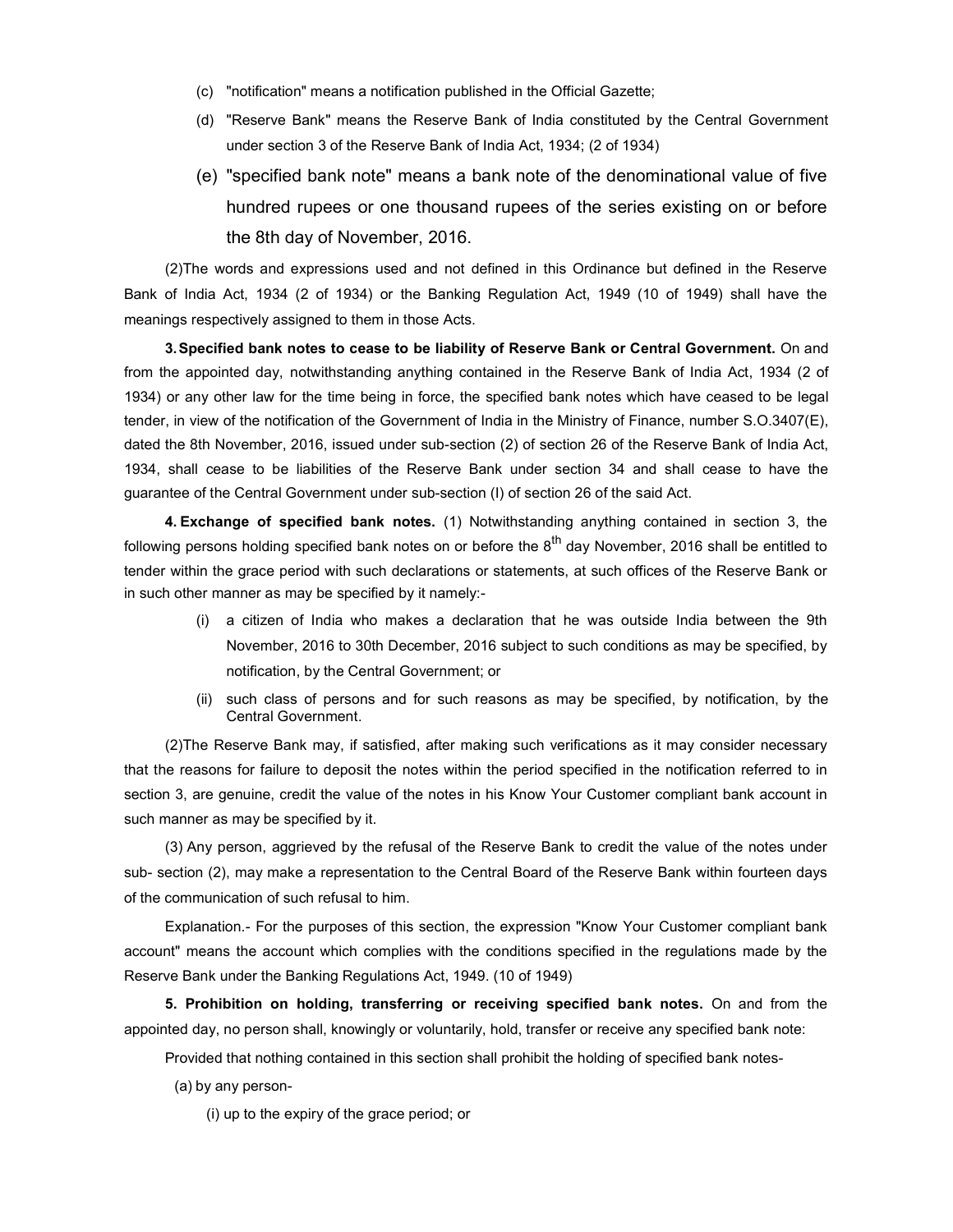(ii) after the expiry of the grace period,

(A) not more than ten notes in total, irrespective of the denomination; or

(B) not more than twenty-five notes for the purposes of study, research or numismatics;

(b) by the Reserve Bank or its agencies, or any other person authorised by the Reserve Bank;

(c) by any person on the direction of a court in relation to any case pending in that court.

(6) Penalty for contravention of section 4. whoever knowingly and wilfully makes any declaration or statement specified under sub-section (I) of section 4, which is false in material particulars, or omits to make a material statement, or makes a statement which he does not believe to be true, shall he punishable with fine which may extend to fifty thousand rupees or five times the amount of the face value of the specified bank notes tendered. whichever is higher.

7. Penalty tor contravention of section 5. Whoever contravenes the provisions of section 5, shall be punishable with fine which may extend to ten thousand rupees or five times the amount of the face value of the specified bank notes involved in the contravention, whichever is higher.

8. Offences by companies. (1) Where a person committing a contravention or default referred to in section 6 or section 7 is a company, every person who, at the time the contravention or default was committed, was in charge of, and was responsible to, the company for the conduct of the business of the company, as well as the company, shall be deemed to be guilty of the contravention or default and shall be liable to be proceeded against and punished accordingly:

Provided that nothing contained in this sub-section shall render any such person liable to punishment if he proves that the contravention or default was committed without his knowledge or that he had exercised all due diligence to prevent the contravention or default.

(2) Notwithstanding anything contained in sub-section (1), where an offence under this Ordinance has been committed by a company and it is proved that the same was committed with the consent or connivance of, or is attributable to any neglect on the part of, any director, manager, secretary, or other officer or employee of the company, such director, manager, secretary, other officer or employee shall also be deemed to be guilty of the offence and shall be liable to be proceeded against and punished accordingly.

Explanation.-For the purpose of this section.-

- a "a company" means any body corporate and includes a firm, trust, a co-operative society and other association of individuals;
- b "director", in relation to a firm or trust, means a partner in the firm or a beneficiary in the trust.

(2) Special provisions relating to offences. Notwithstanding anything contained in section 29 of the Code of Criminal Procedure, 1973, (2 of 1974) the court of a Magistrate of the First Class or the court of a Metropolitan Magistrate may impose a fine for contravention of the provisions of this Ordinance.

(3) Protection of action taken in good faith. No. suit prosecution or other legal proceeding shall lie against the Government, the Reserve Bank or any of their officers for anything done or intended to be done in good faith under this Ordinance,

(4) Power to make rules. (1) The Central Government may, by notification, make rules for carrying out the provisions of this Act: